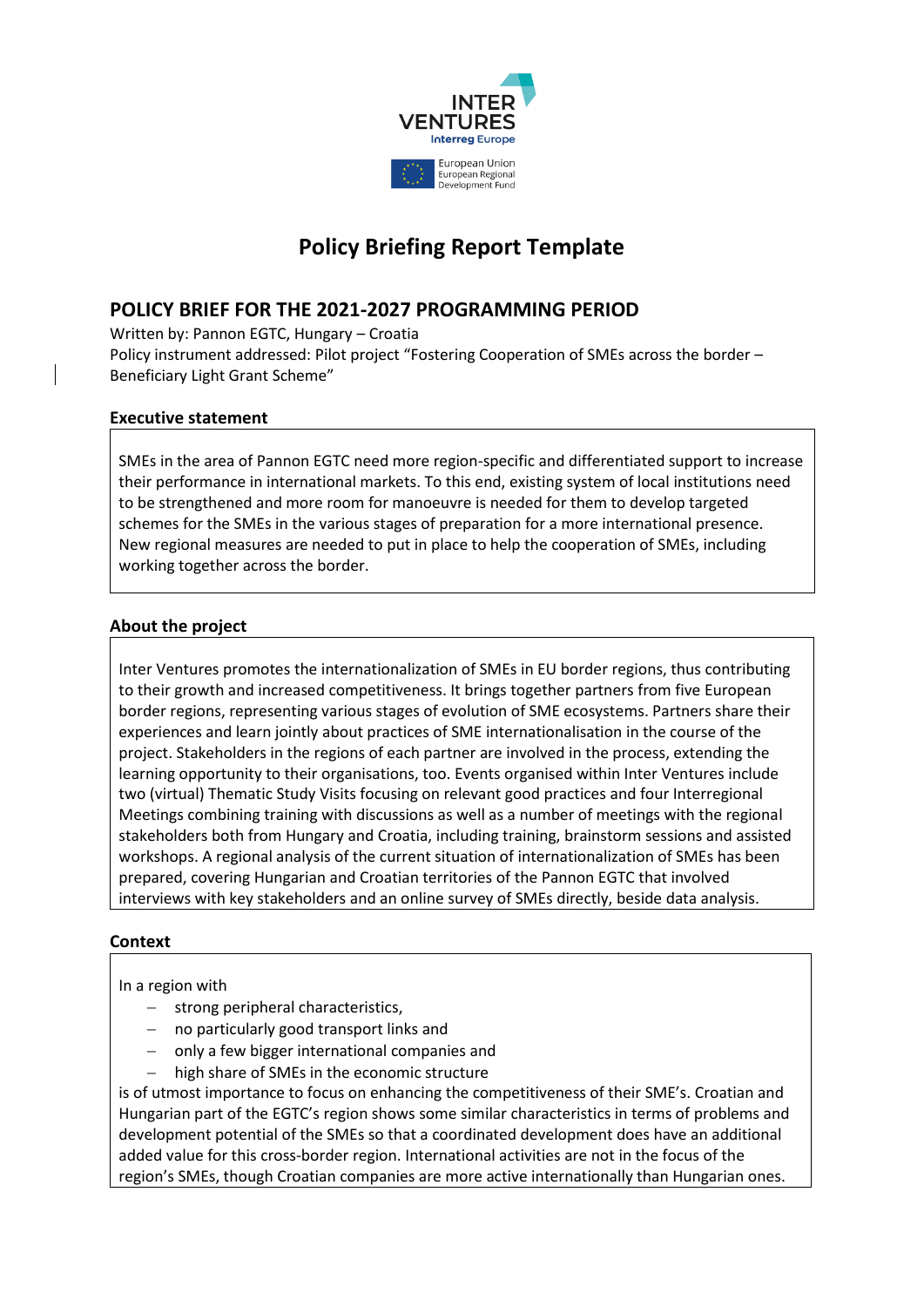

Needs of companies are diverse in terms of support for internationalisation. Besides the few companies exporting, other types of international activities, such as investment abroad or research and development cooperation are hardly found. Awareness of the conditions and benefits of a more international presence are also at low level. Intensity of the trade links between the Hungarian and Croatian companies is increasing.

According to our findings the more fundamental factor behind the low level of performance on the international markets is the low level of competitiveness of the region's SMEs.

A number of institutions and support schemes are in principle available to support both the competitiveness and the internationalization of local firms. However,

- − capacities of the institutions are weak so that they're often unable to help and encourage SME's in participating in schemes
- selection priorities and criteria of nationally defined instruments are often not in line with the specific needs of the region's SMEs so that they often access these schemes

#### **Results, conclusions and recommendations**

To improve the international performance of the region's SME's a diversified set of measures need to be put in place, additional to currently available schemes. Measures shall address objectives such as

- − increasing the capabilities of the region's universities mainly the ones in Pécs, Osijek and Kaposvár – to better assist SMEs, especially in developing more innovative products and to enable them to create a sustainably operational innovation ecosystem
- − Strengthen the capacities both human capacities and knowledge-base of existing regional institutions and enable them to become proactive and could provide hands-on assistance for local SMEs
- Encourage and support the cooperation between Croatian and Hungarian SMEs with a simpler set of procedures and considering the use of an approach differentiated according to preparedness of the companies and extending the deepening cooperation on the institutional actors involved in supporting the SME's
- − Encourage cooperation and clustering among the region's SME's and extend the scope of these cooperations beyond national borders whenever it is possible
- carry out regular assessment and evaluation of operating measures and involve main actors – beneficiaries, intermediaries – in the discussion of the results to provide good quality feedback for improvement of the effectiveness of the measures

Besides, support schemes addressed to development of the competitiveness of the SMEs – such as subsidised schemes to provide investment money in fixed assets – shall be continued, with strong focus on increasing competitiveness of the SMEs, with no sectoral focus.

*More specific recommendations, taking into account good practices we've learnt in Interventures, are summarised below:* 

#### **Recommendation 1**

Ministries responsible for the SME development component of operational programmes in Croatia and in Hungary shall include targeted actions to develop the innovation ecosystem with the participation of the universities of Kaposvár, Pécs and Osijek. Support shall focus on involving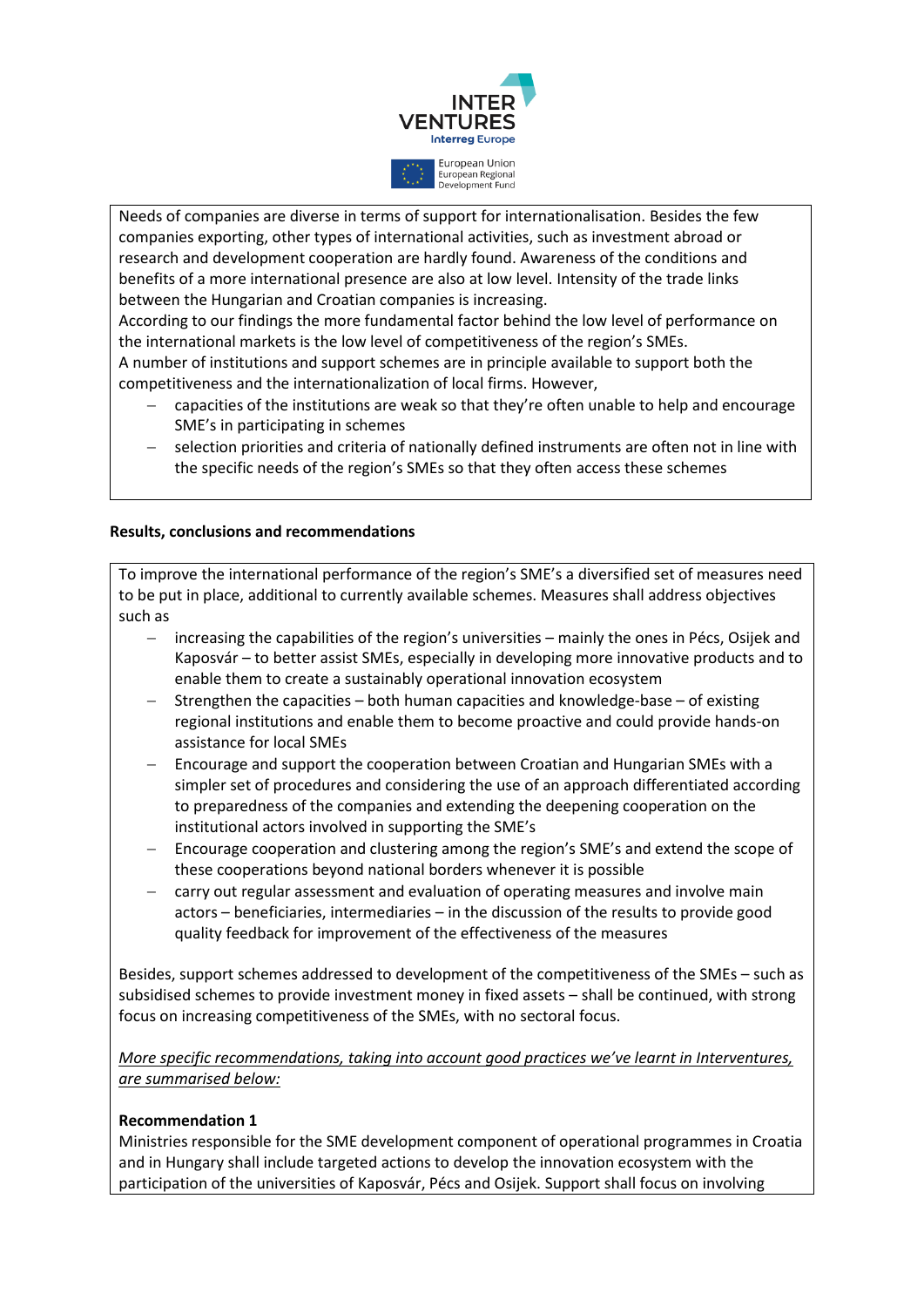

more SMEs in more innovative actions that both include the development of the supply of services by the universities and the take-up such services by the SME's. Actions in each member state shall be open for stakeholders in the other country to participate and cooperative projects shall be encouraged.

#### **Recommendation 2**

Hungarian and Croatian national authorities and stakeholders involved in the programming for Interreg 2021 – 2027 shall renew the scheme that supports the cooperation of SME across the border. Renewed scheme shall take into account experiences of currently running scheme, first of all the SME's need for a simpler procedure.

In order to monitor the economic and networking impact of the project, evaluation component – involving all relevant stakeholders – needs to be incorporated in the project design already.

## **Recommendation 3**

Ministries responsible for the SME development component of operational programmes in Croatia and in Hungary shall develop a specific regional support scheme for boosting internationalization of the SMEs in both countries. Scheme shall provide differentiated support for companies, according to the SME's level of preparedness, e.g. in categories as below:

- i. refundable financial support for more mature SMEs to increase or stabilize their presence on international markets (e.g. following the practice of the joint project of Regional Authority and regional Chamber of Commerce of Lombardy, Italy)
- ii. combined financial support and advisory services for companies considering to go international, covering audit of preparedness ("readiness"), development plan and training, as well as pilot investment support for product development, marketing or the extension of productive capacities (, e.g. projects in two stages, similarlyas the Xpande Programme of the Chamber of Commerce and the local public authority of Burgos operates)
- iii. awareness-raising activities to provide information for SMEs on possibilities, benefits and basic conditions for SMEs, including the availability of supporting schemes and services, e.g. like practiced in Creative Accelerators for Sustainable Tourism (CAST) project.

In the first year an approach focusing on most promising thematic fields ("sectors") seems to be useful, especially in actions outlined in point ii. above. Renewably energy, environmental industry or/and health industry could be the sectors selected as pilot (as practiced by project "Adelante" by Polish region Podkarpackie Voivodeship).

#### **Recommendation 4**

A joint – Hungarian and Croatian - multi-stakeholder forum for the strategic coordination, monitoring and evaluation of strategies and policy instruments serving SME-support in the area of the EGTC shall be set up. The coordination forum (a platform) shall be established as an institution of the Pannon EGTC, serving EGTC's organisation as Secretariat and Operator to the Platform and needs to be supported jointly by EGTC's members and the two Member States involved in EGTC's operations.

The platform, as a permanent forum of exchange of experiences among the main actors working on economic- and, especially, SME development of the crossborder region would e.g.

− discuss regional needs and devise joint strategic directions for economic development,